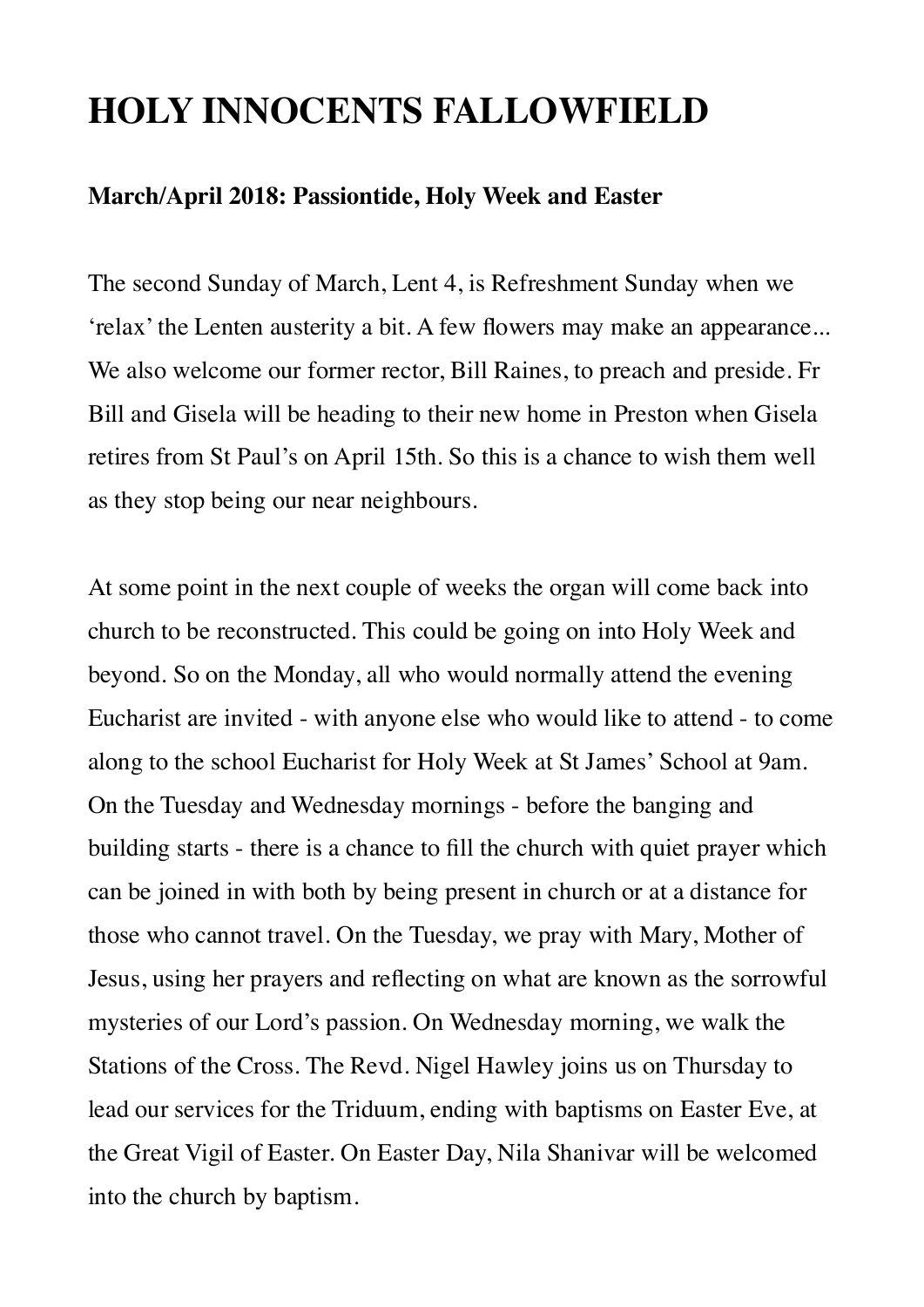Noticeboard space will be available for those who would like to share their thoughts about the reading they have done during Lent.

Our APCM will be on **Sunday April 15th**, after the service, and Richard Young's induction as Rector has been arranged for Tuesday April 24th at 7.30pm.

# **SUNDAYS AND FESTIVALS IN MARCH**

\*\*\*\*\*\*

## **Sunday March 11th The Fourth Sunday of Lent (Mothering/**

#### **Refreshment/Laetere Sunday)**

**President and Preacher:** The Revd Bill Raines

**Readings:** Numbers  $21:4-9$ ; Psalm  $107:1-9$ ; Ephesians  $2:1-10$ ; John

 $3.14 - 21$ 

**Hymns:** Now thank we all our God; Gospel Acclamation; There's a wideness in God's mercy; Who is this, so weak and helpless

**Other music:** For the beauty of the Earth (Rutter)

\*\*\*\*\*\*

**Sunday March 18th The Fifth Sunday of Lent (Passiontide begins) President and Preacher:** The Revd Canon Michael Ainsworth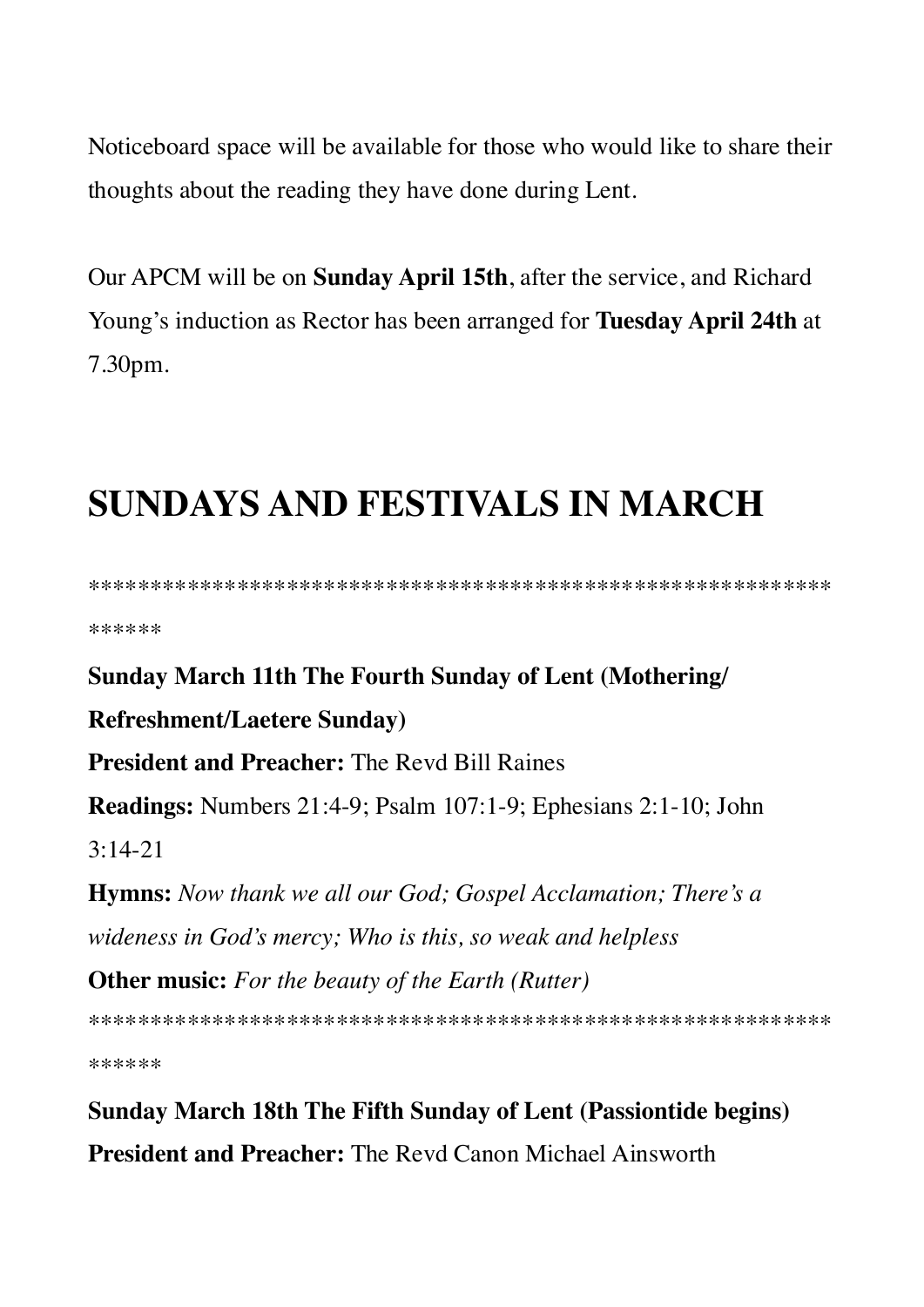Readings: Jeremiah 31:31-34; Psalm 51:1-13; Hebrews 5:5-10; John  $12:20-33$ 

**Hymns:** Glory be to Jesus; Gospel Acclamation; My song is love unknown; Dear Lord and Father of mankind **Other music:** God so loved the world (Stainer)

\*\*\*\*\*\*\*\*

**Sunday March 25th Palm Sunday (British Summer Time begins - clocks)** go forward an hour!)

**President and Preacher:** The Revd Canon Michael Ainsworth

**Readings:** Palm Gospel: Mark 11:1-11; Isaiah 50:4-9; Psalm 31:1-9;

Phillippians 2:5-11; Mark 14:1-15:end

**Hymns:** Ride on, ride on in majesty; Palm Sunday Processional; Ah, holy

Jesu; All glory, laud and honour; The royal banners forward go

## **Other music: that**

\*\*\*\*\*\*

## **Holy Week Monday March 26th 9am**

**Eucharist at St James' School: "Conspiracy and Crowds"** 

**President and Preacher:** The Revd Paula Robinson

**Readings:** Isaiah 42:1-5; Psalm 36:1-10; John 12:1-11

**Hymns:** I danced in the morning; Now the green blade riseth; Hosanna,

loud hosanna

\*\*\*\*\*\*\*

## **Holy Week Tuesday March 27th 9am**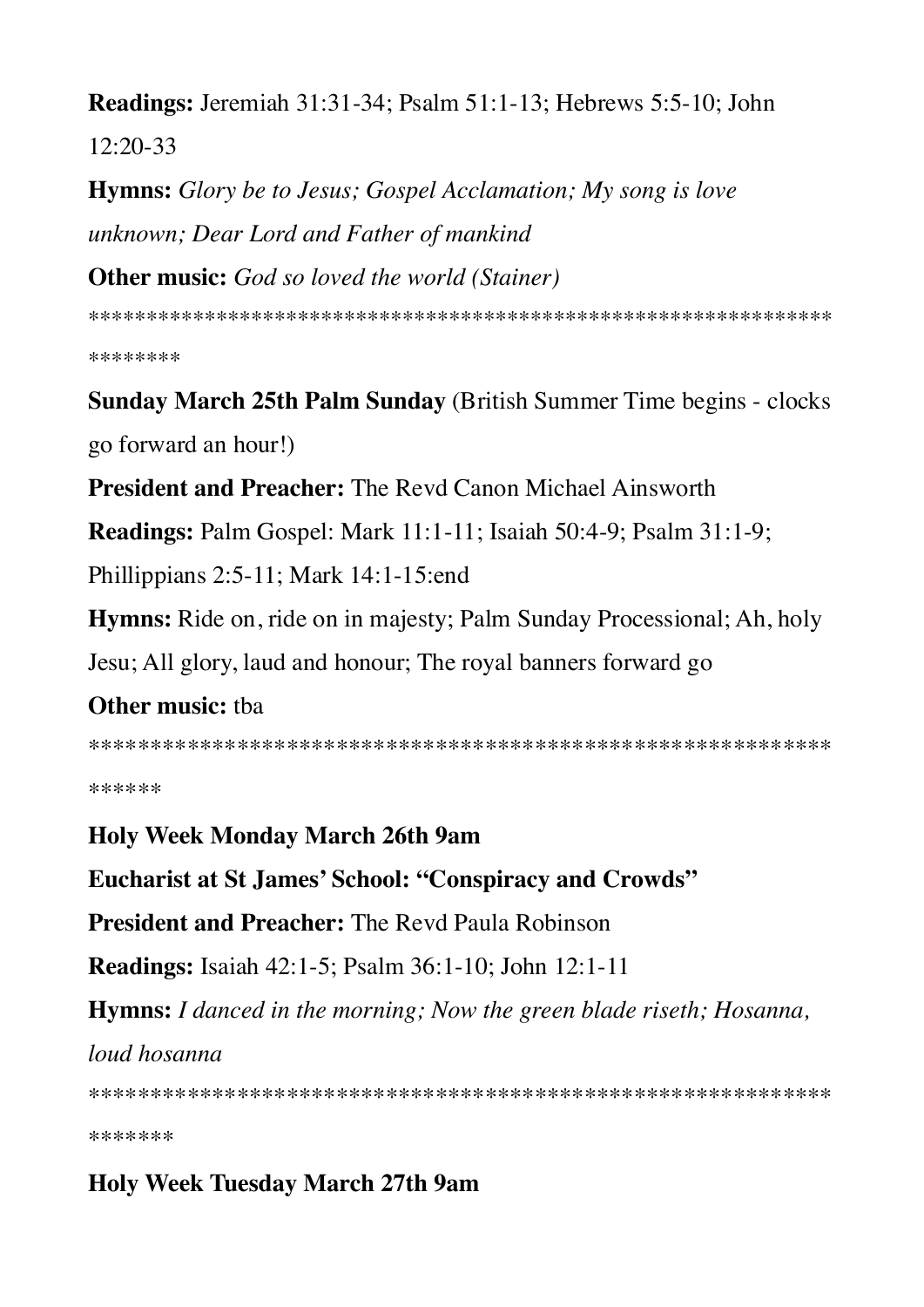## Meditation on the Mysteries of the Lord's Passion and Cross

\*\*\*\*\*\*\*

#### **Holy Week Wednesday March 28th 9am**

### **The Stations of the Cross**

\*\*\*\*\*\*\*

#### **Maundy Thursday March 29th**

#### Eucharist of the Last Supper 7.30am followed by a Watch of

#### Prayer *until* 10.30pm

**President and Preacher:** The Revd Nigel Hawley

**Readings:** Exodus 12:1-5,11-14; Psalm 116:1,10-end; 1 Corinthians

11:23-26; John 13:1-17,31b-35

**Hymns:** This is the night, dear friends; According to thy gracious word;

Draw nigh and take the body of the Lord; Of the glorious body telling

**Other music:** Ubi Caritas: The Lamentations of Jeremiah: Tantum ergo

 $(Durufle)$ 

\*\*\*\*\*\*\*

## **Good Friday March 30th**

Church open for silent prayer from 12 noon, Music and meditation

## from 1pm, Liturgy of the Lord's Passion at 2pm

**President and Preacher:** The Revd Nigel Hawley

**Readings:** Isaiah 52:15-53:end; Psalm 22:1-11; Hebrews 10:16-25; John  $18:1-19$ :end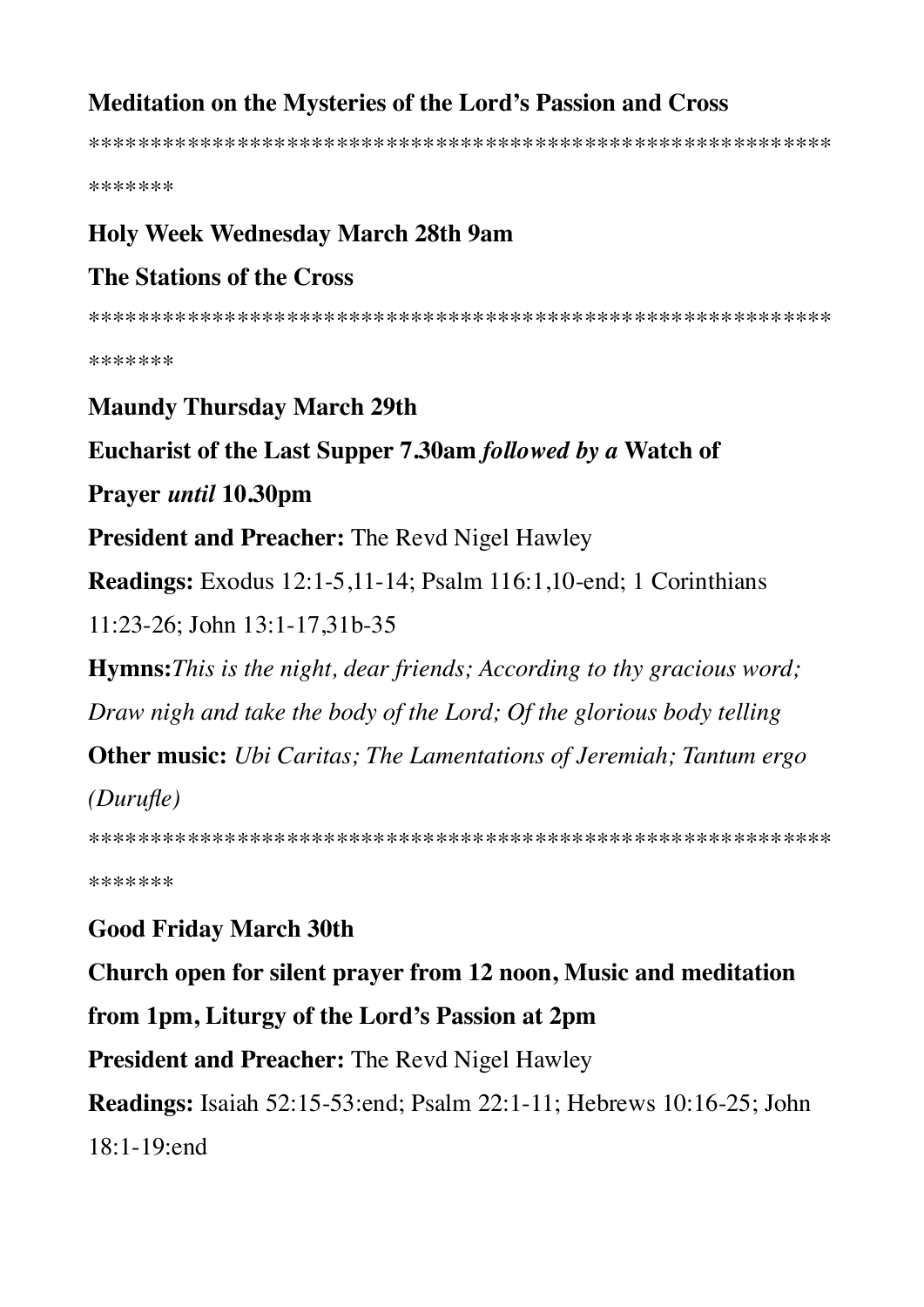**Hymns:** O come and stand beneath the cross; O dearest Lord, thy sacred head; When I survey the wondrous cross; Lord, in this thy mercy's day **Other music:** The Reproaches; O Saviour of the world

\*\*\*\*\*\*\*

## Holy Saturday March 31st: The Great Vigil of Easter 8.30pm

The Lighting of the Easter Fire and Blessing of the Paschal Candle; The

Liturgy of the Word; The Liturgy of Baptism

## The First Eucharist of Easter

## **President:** The Revd Nigel Hawley

\*\*\*\*\*\*\*

# **Sunday April 1st Easter Day**

**President and Preacher:** The Revd Canon Michael Ainsworth

**Readings:** Isaiah 25:6-9; Psalm 118; Acts 10:34-43; John 20:1-18

**Hymns:** Jesus Christ is risen today; Gospel Acclamation; The day of

resurrection; Thine be the glory

**Other music:** Surrexit Christus; Now the green blade rises

\*\*\*\*\*\*\*

The Revd Nigel Hawley, who is going to lead us through the Triduum (Maundy Thursday, Good Friday, Easter Eve) has sent us his thoughts and an invitation.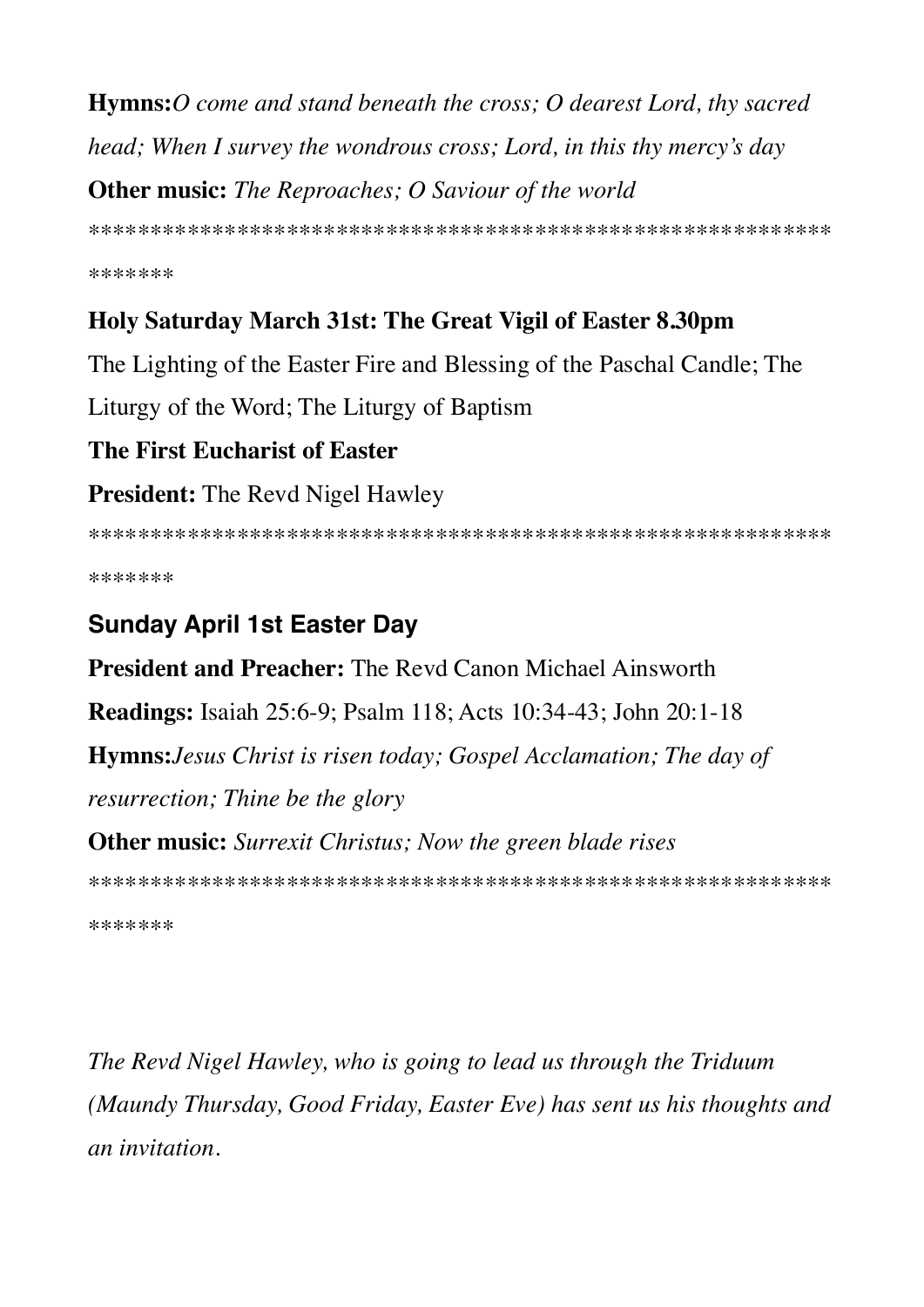\*\*\*\*\*\*\*

Holy Week should be a metropolitan experience: on Palm Sunday, the church building becomes for us Jerusalem, the City of the Living - and dying - God. On that day, with the crowds we walk to Jerusalem to welcome Jesus as Messiah and king.

Then, on Holy Thursday the Lord gives us his New Commandment to love another: as a token of this, we let him wash our feet. So he gives us himself in bread and wine. The service that night is the last rehearsal for a new way of worship, a way of sacrifice, a way of feasting and celebration which on Good Friday becomes real. On that solemn day, a pilgrimage is made to a hill outside the city. And there we watch him die. His mother knees at his feet and the sword of sorrow, foretold by Simeon, pierces her heart. The sacrifice is completed. And with the disciples, dejected, letdown, we return to Jerusalem, for us now a city of desolation.

But for him, the work is not yet completed.

Hell must be harrowed and its powers shaken. So on Saturday we wait with the disciples. As darkness falls, we stay in the city. Its memories distress us. Back in the day, when he was with us we had hope. *Back in the day.*

But then lights are lit, bells sounded and tombs are emptied. *Haec dies quam fecit Dominus et laetemur in ea.* Not "back in the day", but rather,